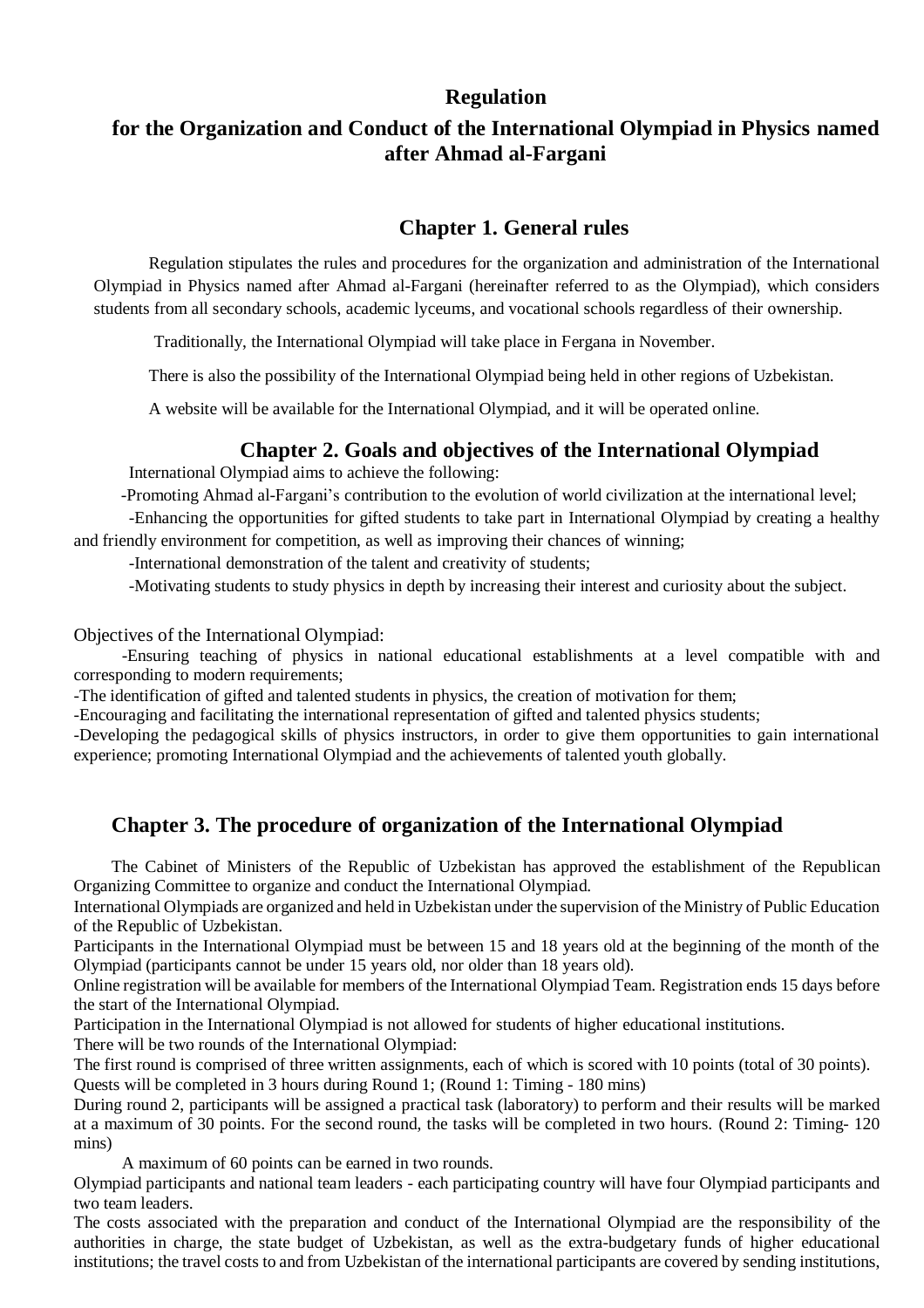whereby the travel costs within Uzbekistan are covered by inviting institution.

The winners of the International Olympiad will be determined at the end of the competition. The number of winners will not exceed 50% of all participants. Gold, silver, and bronze medals as well as diplomas are awarded to the winners of the International Olympiad. Medals are distributed according to the following arrangement: 1: 2: 3 respectively.

The Leader of national team of International Olympiad will moderate participants' works and this will be assessed by the jury members of the International Olympiad.

A scientific and official approach to the preparation and holding of the International Olympiad is outlined by the organizing committee. The committee creates and approves the jury and organizes the preparation of Olympiad tasks in Uzbek, Russian, and English, ensuring their accurate translation into each language. The leader of the team approves the assessment criteria and the final results.

The Jury members examine the content of International Olympiad tasks to ensure that they correspond the standards and difficulty levels adopted at International Olympiads.

The Jury will evaluate the tasks of the International Olympiad using the criteria approved by the organization and based on the principles of fairness.

The International Olympiad competitions will not allow the use of tablets or (smart)phones. Any participant who does not meet these conditions will be excluded from the Olympiad. In case of the breach of this rule, the jury chairman and members of the jury must prepare and sign the corresponding act.

### **Chapter 4. Jury**

The Jury of 15 foreign and local experts appointed by the Organizing Committee will be formed to ensure impartiality, fairness and transparency during the International Olympiad.

The Jury will host all types of Olympiad competition.

The Jury elects the chairman of the jury from among its members.

The Jury has the following functions:

a) Evaluates the participants' work based on approved evaluation criteria in agreement with group leaders;

b) preparing and formalizing in the prescribed manner the text of the decision on the results of the International Olympiad;

c) present the results of the International Olympiad in the presence of the Olympiad participants and team leaders; d) report the results of the International Olympiad in detail to the Organizing Committee, including all the necessary materials.

## **Chapter 5. Invigilators**

The following are the functions of the invigilators:

a) familiarize the jury members with the relevant Olympiad documents;

b) appoint members of the organizing committee to prepare an act to exclude from the Olympiad process any participant who fails to follow the rules established during the International Olympiad.

## **Chapter 6: Awarding winners of the International Olympiad**

The organizers will award gold, silver, and bronze medals, diplomas, as well as souvenirs to the winners and prize winners of the International Olympiad.

#### **Chapter 7. Conclusive rules**

In the case of a dispute that arises from the application of this Regulation, the dispute is resolved according to the laws. Violations of this Regulation will be prosecuted according to the Uzbek law by the relevant authorities.